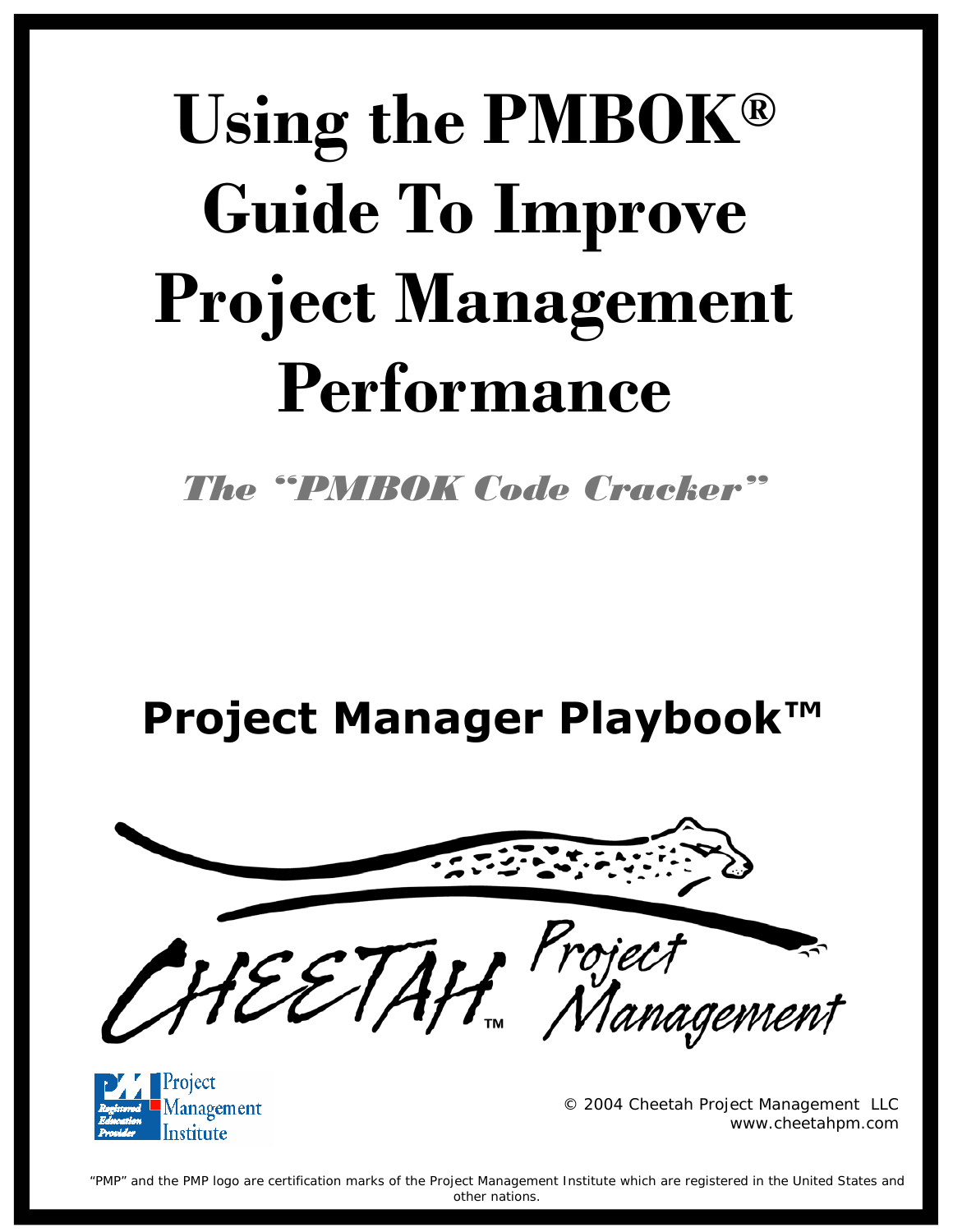## **PMBOK® Guide- The Accepted Standard for Project Management**

PMI's *A Guide to the Project Management Body of Knowledge*, or *PMBOK® Guide*, is the ANSI Standard that defines accepted concepts, processes, tools, and techniques for managing projects. The information contained in the PMBOK® Guide provides a common language for project management used by companies around the world.

The PMBOK is not a project management methodology. However you can use the PMBOK to help you formulate a project management methodology that will work for your company with your project types. You will be using the information in the PMBOK throughout the Project Manager Playbook™ series of courses to create or enhance your own project management methodology. Using the PMBOK in this way will enable you to improve project management performance for the way you do business.

The purpose of this document is to give you a brief overview of the PMBOK and how it is organized. We created this overview because many people find the PMBOK very difficult to understand. Once you grasp how it is organized, you can better assimilate the information for your benefit. Let's begin!

## **How the PMBOK® Guide is organized**

The PMBOK is organized in the following way:

- 12 Chapters
- 7 Appendices
- Glossary
- Index

Each chapter is discussed in more detail in the following sections.

#### **Looking through Chapters 1- 3 — Section I**

The first three chapters of the PMBOK® Guide make up Section I, "The Project Management Framework." You may find that parts of this section are confusing, specifically the information on relationships between **Processes** and **Knowledge Areas**. It will take more than one read through to understand how all the processes interact with each other in the course of a project. You will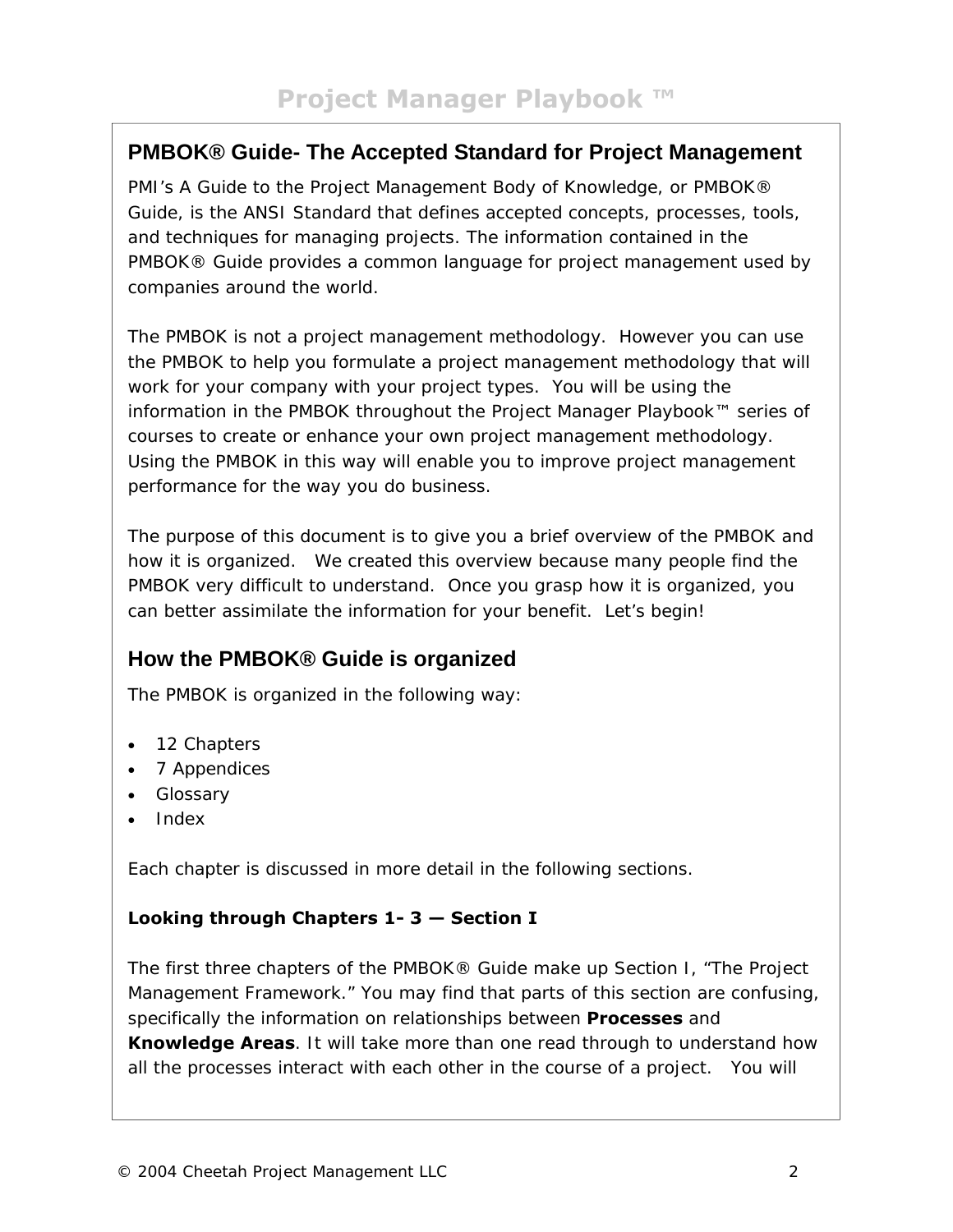do activities in the PMBOK® Basics course to understand the relationship between the knowledge areas and the Project Management processes. You will also correlate how this relates to the way you do projects in your company. Instead of getting all flustered by trying to make sense of the PMBOK, work through the activities as it will become much clearer how you can use this information to improve your project management performance.

In the first section of the PMBOK is some very useful **Context** information. This defines precisely how and where project management fits in the grand scheme of modern management science. It will help you to make sense too of how it fits in with other management practices in your company. You will also start to see how improving your project management performance will improve your company's overall performance.

The PMBOK® Guide defines project management as an integrative endeavor in which different management actions interact**.** That is to say, projects are organized and carried out using an established process, from beginning to end and are organized into five process groups:

| <b>Step</b>   | <b>Project Process</b><br><b>Groups</b> |
|---------------|-----------------------------------------|
|               | Initiating                              |
| $\mathcal{P}$ | Planning                                |
| 3             | Executing                               |
| 4             | Controlling                             |
| 5             | Closing                                 |

## **Five Project Management Process Groups**

When you reflect on how you do projects, you can easily identify that you: start a project (initiating), you do some series of activities to plan the project (planning), you do the work of the project (executing), you periodically assess how your project is going (controlling), and you complete the project (closing). What you do during those stages of your project to manage the progression of the project is what is covered in the remaining chapters of the PMBOK.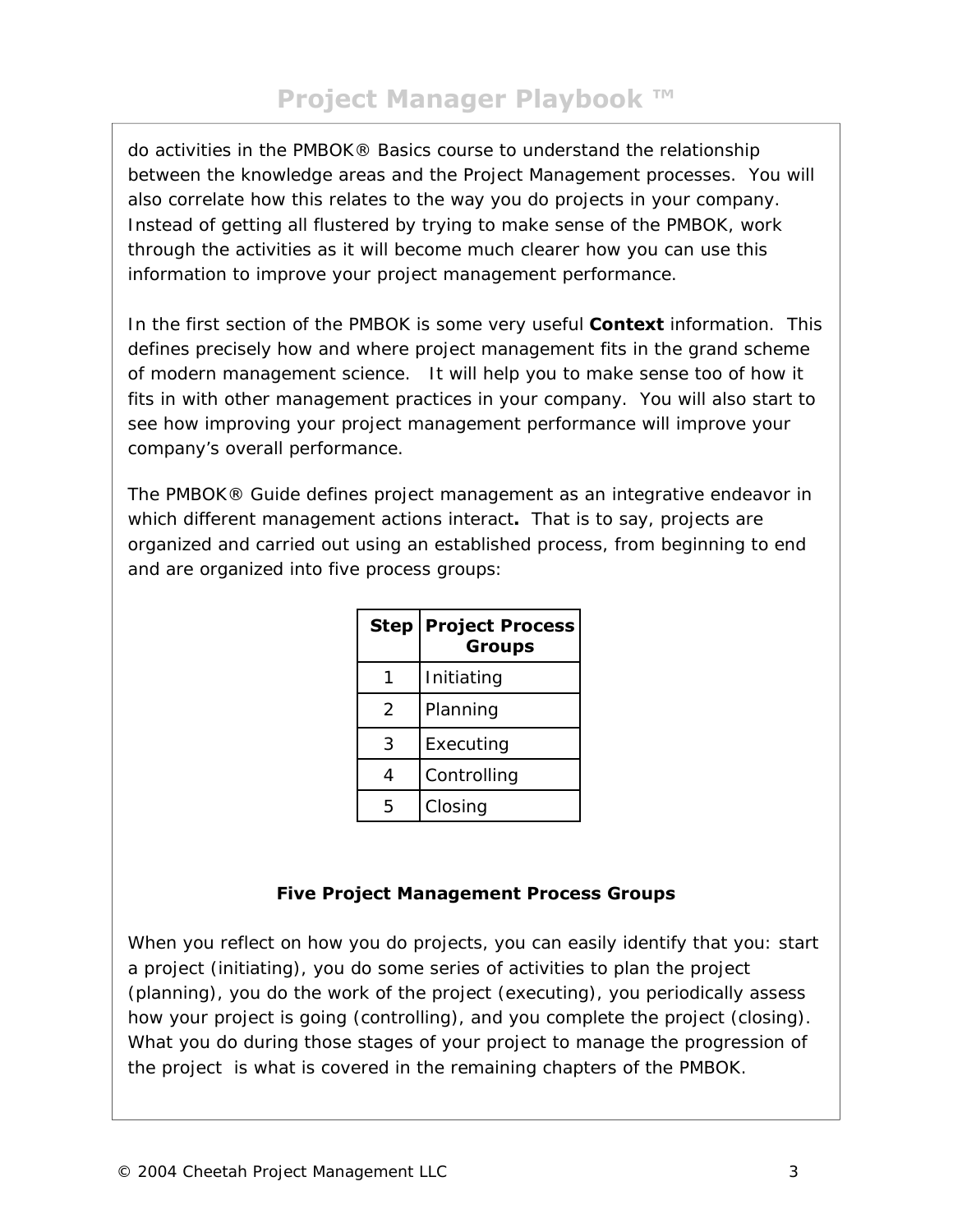## **Looking through Chapters 4-12 — Section II**

Chapters 4 through 12 make up Section II, which addresses each of the defined project management **Knowledge Areas**. These Knowledge Areas comprise the majority of the PMBOK. They represent the fundamental practices of what you do to manage a project. The nine knowledge areas are:

| <b>Knowledge Area</b> |  |
|-----------------------|--|
| 1. Integration        |  |
| 2. Scope              |  |
| 3. Time               |  |
| 4. Cost               |  |
| 5. Quality            |  |
| 6. Human Resources    |  |
| 7. Communication      |  |
| 8. Risk               |  |
| 9. Procurement        |  |

Each of the five project management process groups (initiating, planning, executing, controlling and closing) use a series of project management activities defined in each knowledge area. The PMBOK calls the project management activities, described in the knowledge area chapters, "processes." The dual use of the term "process" makes the structure of the PMBOK rather confusing at first. For clarity, we will refer to the five steps for doing project management as the five project management *process groups*. The knowledge area processes, we will refer to as *processes*.

Each *process* in the knowledge areas is made up of inputs, tools and techniques, and outputs. This conceptual format is actually very useful. Inputs are deliverables. Tools and techniques are applied to these deliverables resulting in outputs which, in turn, become deliverables as inputs to other processes.

The figure on the next page shows how the five project management *process groups* relate to the knowledge area *processes.*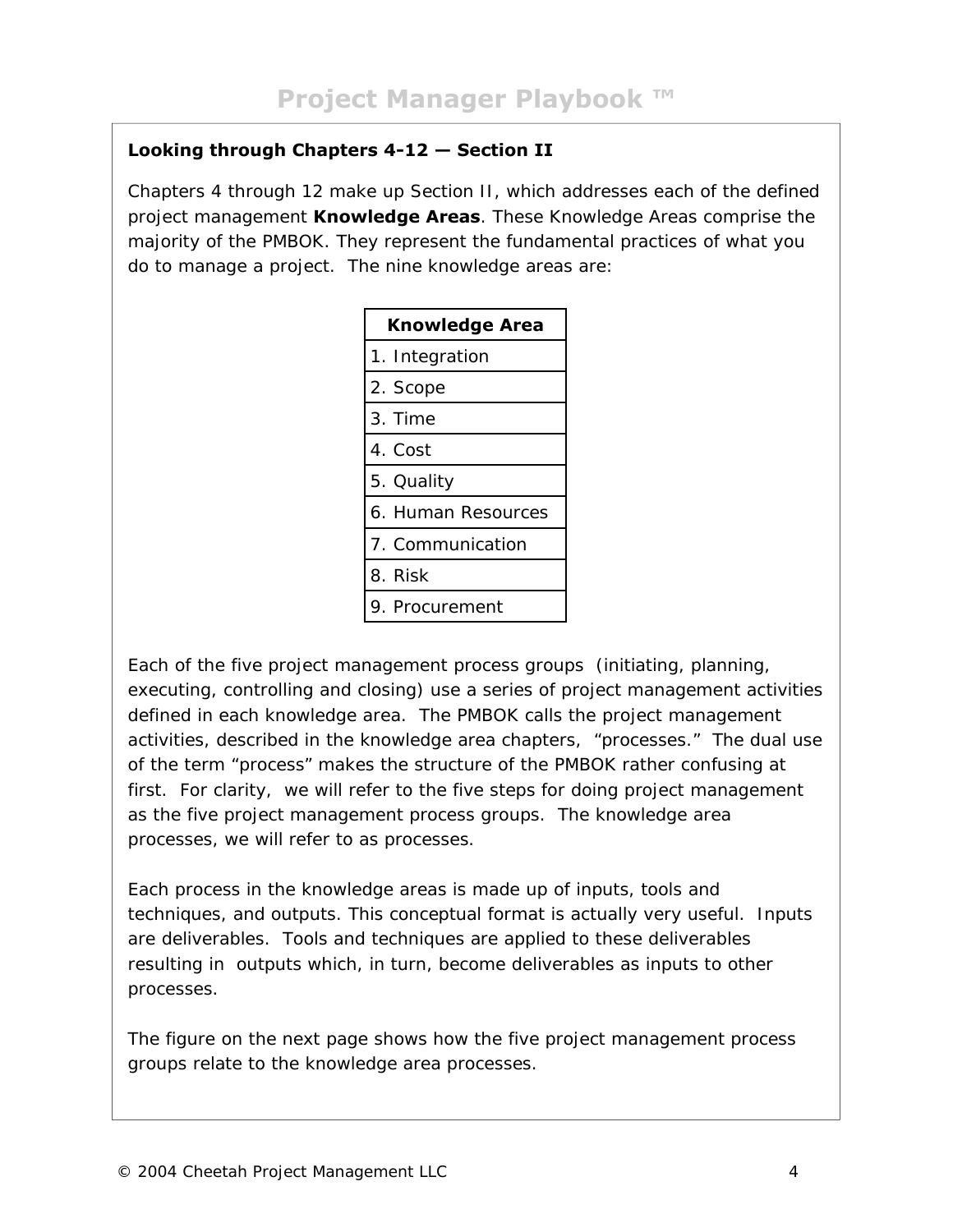# **Project Manager Playbook ™**

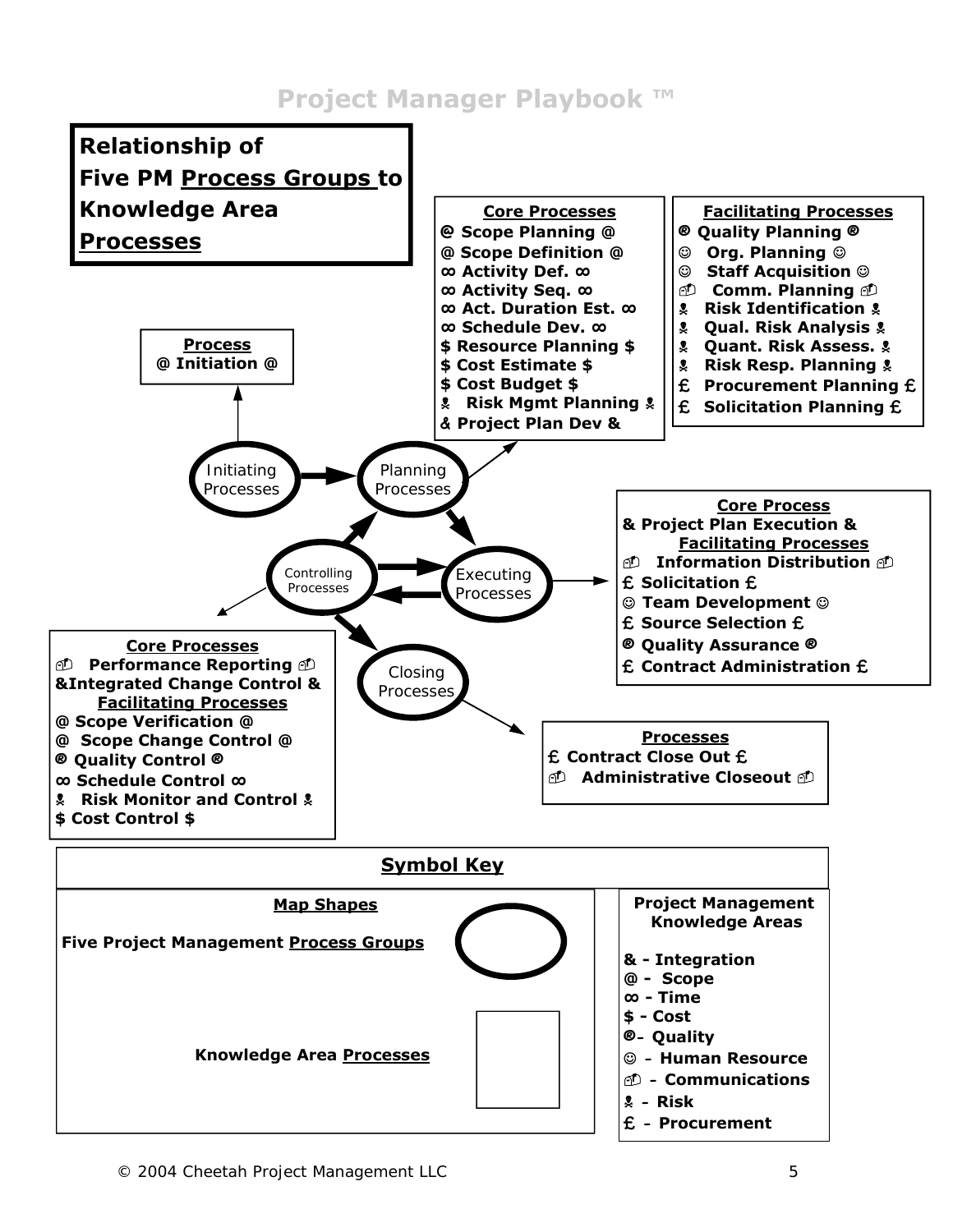## **The Concept of Life Cycles**

The PMBOK® Guide defines two **Life Cycles***,* which are important concepts to understand. They are the:

- Project Management Life Cycle
- Project Life Cycle

## **The Project Management Life Cycle**

Regardless of the type of project or the phase of a project, the Project Management Life Cycle will contain the same five project management process groups of Initiation, Planning, Executing, Controlling, and Closing. The Project Management Life Cycle remains consistent within every project.

Project Management Life Cycle = Five Project Management Process Groups

## **The Project Life Cycle**

The Project Life Cycle defines the beginning and end of a particular project. For example, the Project Life Cycle for the construction of a new goal post might be: Phase 1 is design, Phase 2 the actual construction and Phase 3 final test and turnover to the customer. In technology, a Project Life Cycle might be just the design of the infrastructure; that design might then be handed over to a contractor to implement. The trick to understand here is that the Project Management Life Cycle repeats itself within each phase of the project; initiating, planning, executing, controlling and closure are repeated for Phase 1, 2 and 3.

The number of phases within a Project Life Cycle is dependent on the specific project. Some projects could have three or four phases in their Project Life Cycles while others could have six, eight or more. See page 7 for two illustrations of different project types and their project life cycles.

This Project Management Life Cycle actually exists within every Project Life Cycle. This means that you initiate, plan, execute, control and close each phase. Most project managers and project stakeholders focus on the Project Life Cycle for planning and tracking purposes.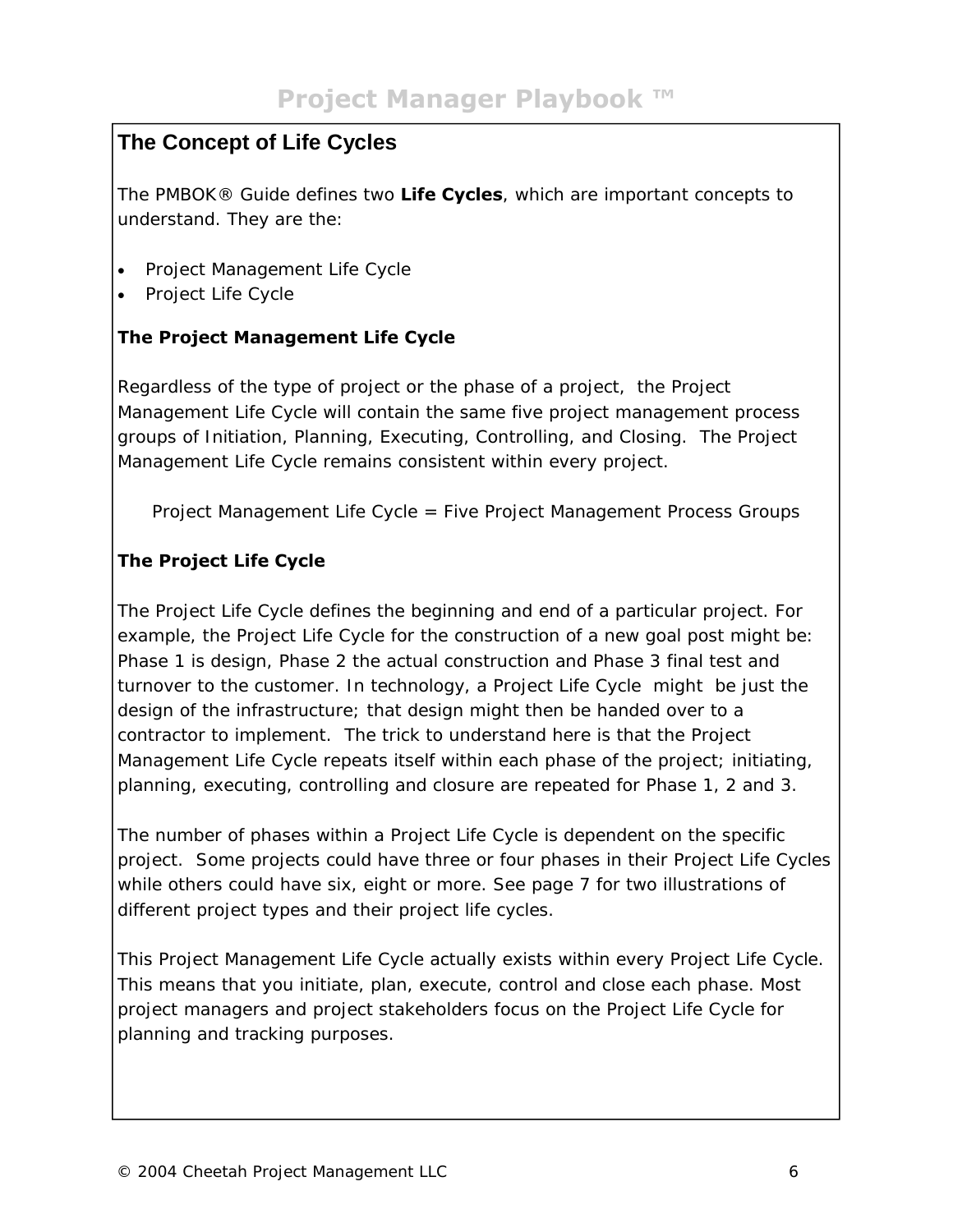# **Project Manager Playbook ™**



Project Life Cycle for a Simple Software Development Project



Project Life Cycle for a Building Construction Project

# **Project Life Cycle Examples**

# **Project Management Knowledge Areas**

There are nine defined knowledge areas in the PMBOK® Guide. Each addresses a specific key project management discipline. For example, Chapter 5 of the PMBOK® Guide addresses the knowledge area of **Project Scope Management**, where you learn the accepted standards, tools and techniques used to:

- Develop the Project Charter
- Develop the Scope Statement
- Develop the Scope Management Plan
- Develop the Work Breakdown Structure (WBS)
- Manage formal acceptance of the completed work
- Manage Scope Change Control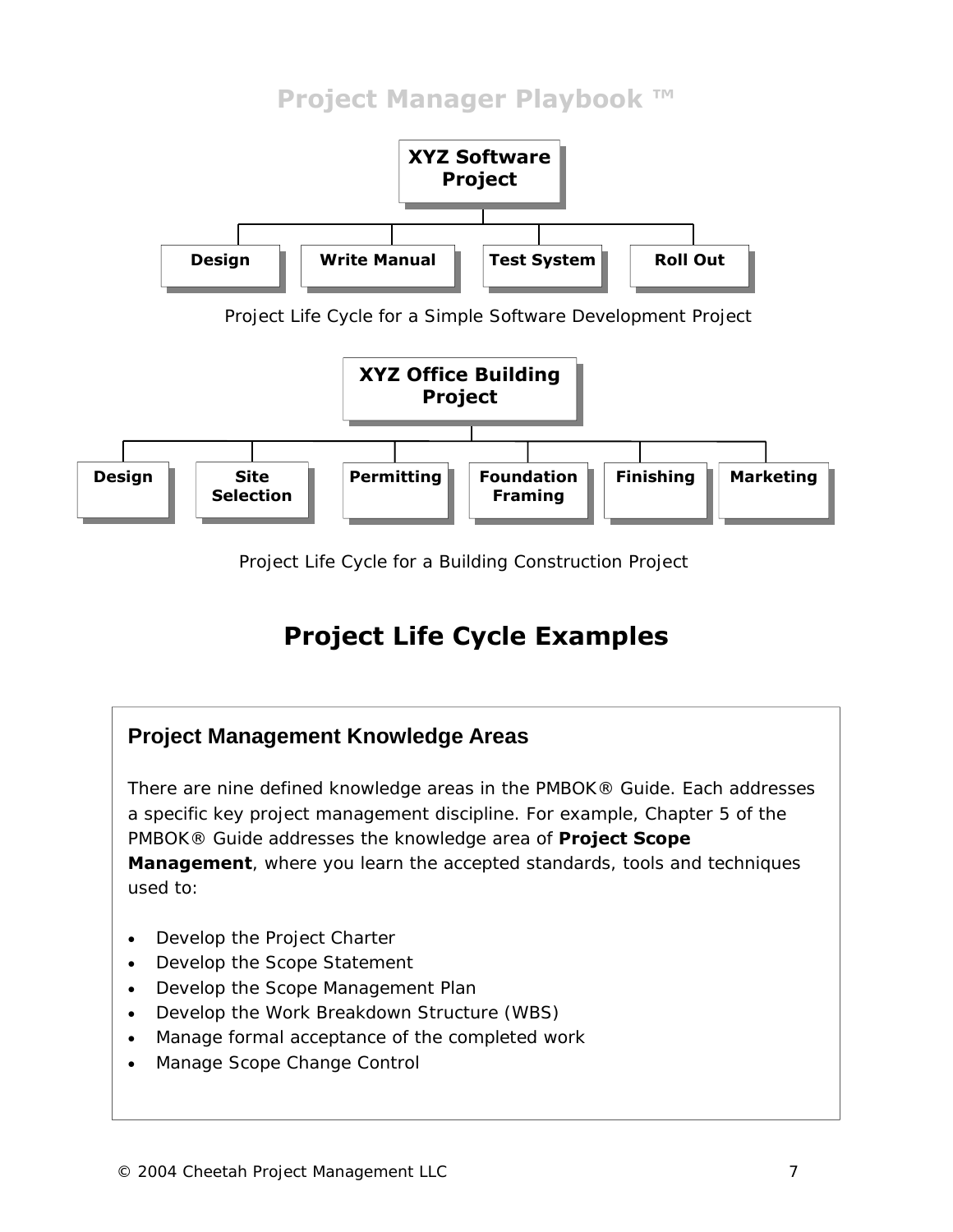The methodology addressed in each of the knowledge areas is presented as processes. To continue with our Chapter 5 example, the PMBOK® Guide defines Project Scope Management as a set of five processes:

- **Initiation:** The process designed to produce the Project Charter
- **Scope Planning:** The process designed to produce the Scope Statement
- **Scope Definition:** The process designed to produce the WBS
- **Scope Verification:** The process designed to ensure formal acceptance of the completed work
- **Scope Change Control:** The process designed to effectively manage and control Scope changes

The nine knowledge areas are presented in PMBOK® Guide Chapters 4 through 12 as follows:

- **Chapter 4: Project Integration Management** Defines the three major processes used to integrate all the component pieces of a project into a whole
- **Chapter 5: Project Scope Management** Defines the five major processes used to carefully define, execute and control the scope of a project
- **Chapter 6: Project Time Management** Defines the five major processes used to carefully characterize project activities, identify their interdependencies, schedule their performance, and control the project schedule
- **Chapter 7: Project Cost Management** Defines the four major processes used to plan project resources, estimate costs and budgets, and control project costs
- **Chapter 8: Project Quality Management** Defines the three major processes used to plan, guarantee, and control project quality
- **Chapter 9: Project Human Resource Management** Defines the three major processes used to plan project organization, staff acquisition, and project team development
- **Chapter 10: Project Communications Management** Defines the four major processes used to develop a communication plan, distribute information, report project performance, and perform administrative closure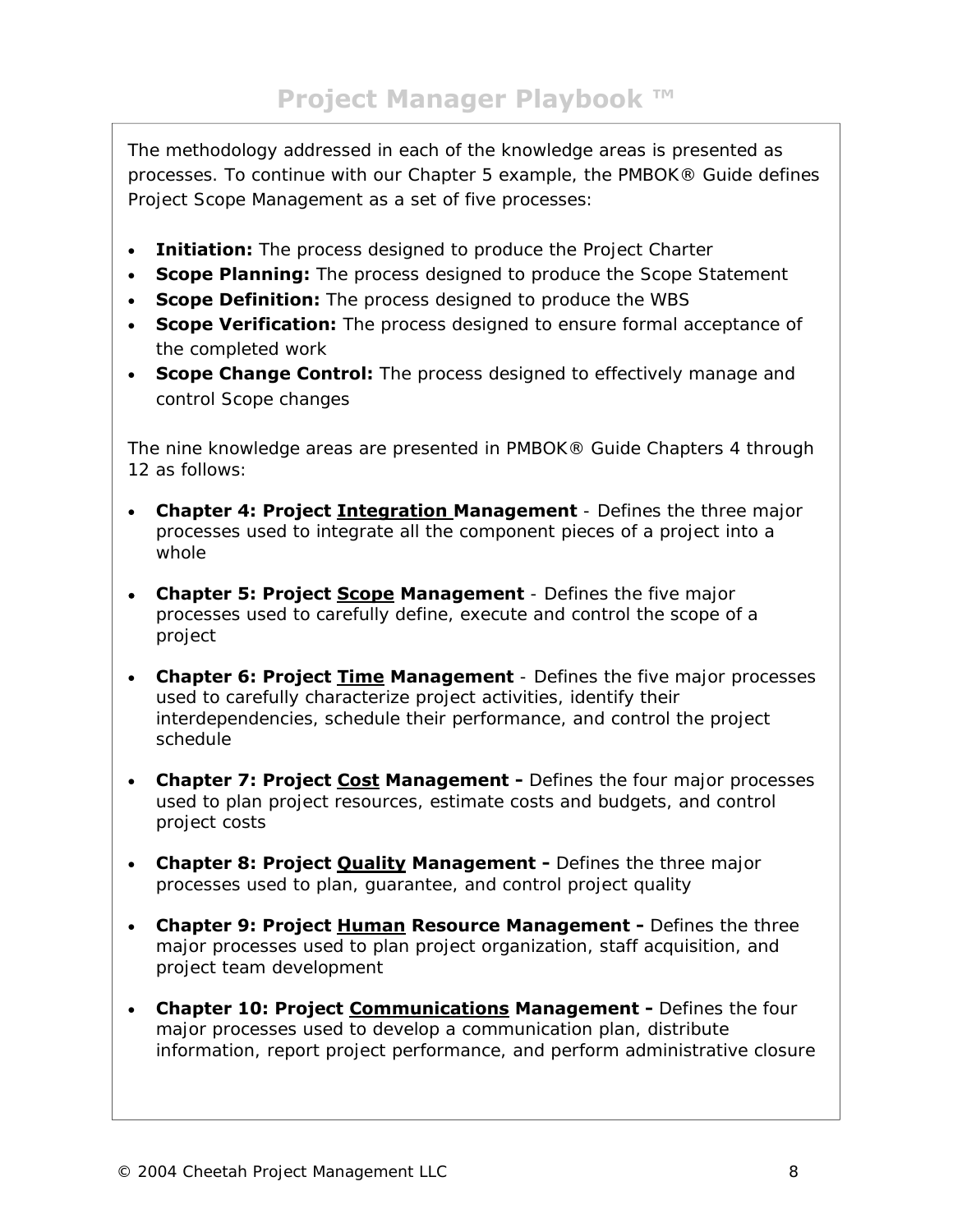- **Chapter 11: Project Risk Management** Defines the six major processes used to identify and quantify project risks, as well as to develop responses and control responses to project risks
- **Chapter 12: Project Procurement Management** Defines the six major processes used to plan, solicit, select, administer, and close out contracts with project suppliers and sub-contractors

## **Following through with your process: Inputs, Tools and Techniques, and Outputs**

Chapters 4-12 of the PMBOK® Guide are presented in an identical format. Each chapter begins with a brief overview of every process within the knowledge area, and then presents a more detailed explanation of each process within the knowledge area. Each detailed explanation is presented in three parts, which include a set of:

- 1. Inputs
- 2. Tools and Techniques
- 3. Outputs

## **Inputs: The ingredients for your recipe**

Each major process begins with a set of inputs. These are the factors that initially go into the particular process - the documents, information, procedures, policies, supporting detail, etc. You may view these inputs as the ingredients necessary to successfully perform the process.

*If the process at hand was to assemble a six foot sub for your tailgate party, then the inputs might be sub roll, sliced cheese, sliced meats, condiments. These inputs may have been the outputs of other processes such as baking your own sub roll.* 

## **Tools and Techniques: All that you need for your kitchen**

Following inputs comes a set of tools and techniques. These tools and techniques are the project management methodologies and systems, such as network diagramming, earned value analysis, simulations, templates, negotiations, etc.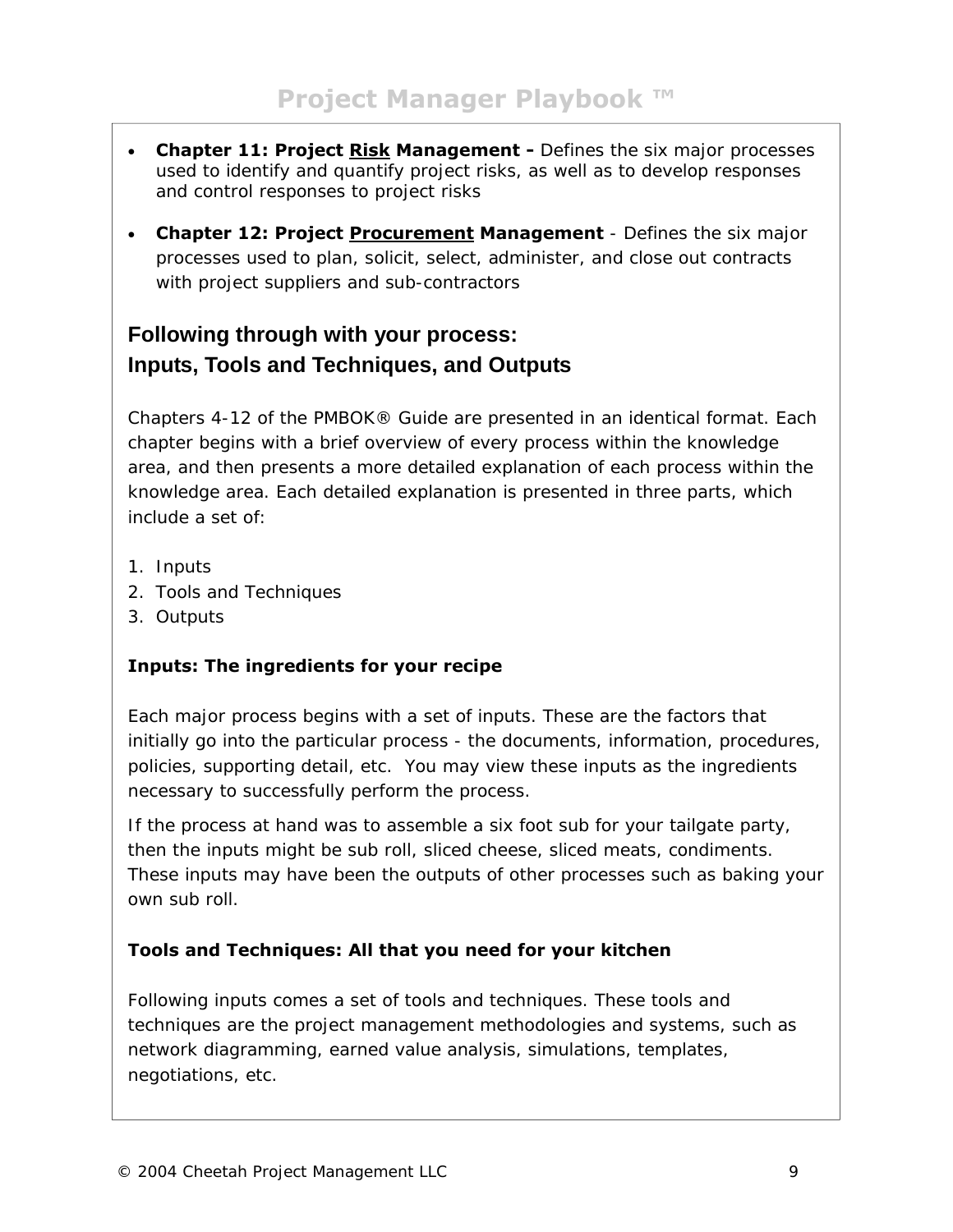*In our 6-foot sub making example; tools and techniques might include slicing techniques, assembly methods, spillage analysis, condiment analysis, negotiating onion placement, etc.* 

## **Outputs: Assembled Sub, let the tailgate party begin!**

As a result of applying tools and techniques an output is produced. Outputs are deliverables - the tangible results from each major process.

*In the sub-making example, the output would be the 6-foot assembled sub. This sub might become an input to getting food for your tailgate party.* 

#### **The thirty-nine processes**

Within the nine Knowledge Areas, there are a total of thirty-nine (39) processes. Each of these processes contains a set of inputs, a set of tools and techniques, and a set of outputs. The precise number of items in each set varies.

To give you an example, in Chapter 7 of the PMBOK: Project Cost Management, **Cost Budgeting** is identified as one of four major Cost Management processes. Below is a run-down of what is included in each set for this process:

**Inputs** to the Cost Budgeting process are listed as:

- Cost Estimates
- Work Breakdown Structure
- Project Schedule

**Tools and Techniques** are listed as:

• Cost Estimating Tools and Techniques

**Outputs** are listed as:

• Cost Baseline

From this example, you can see that the purpose of the Cost Budgeting process is to ultimately produce the Cost Baseline. In order to develop this Cost